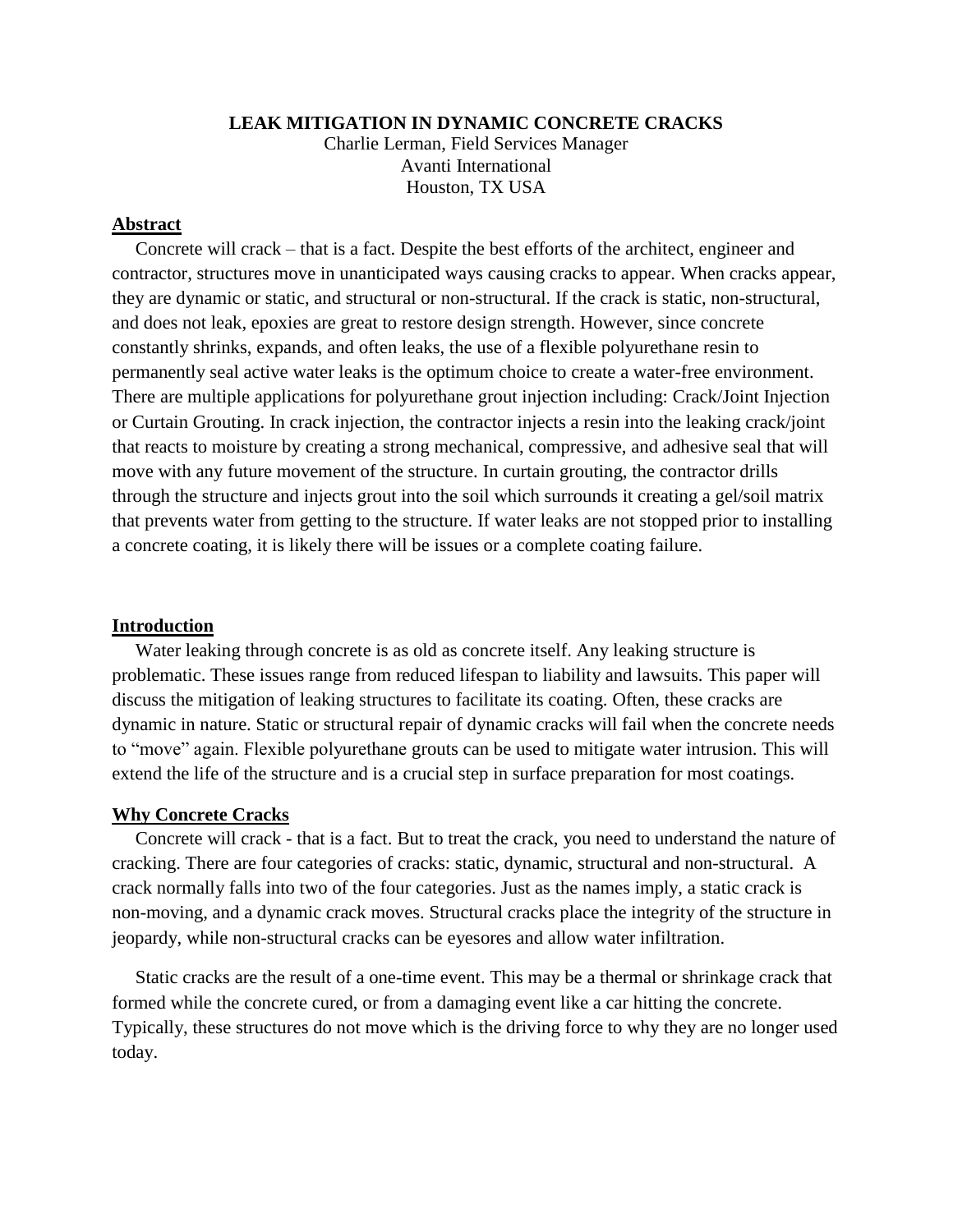Dynamic cracks expand and contract due to reoccurring forces. The forces include, but are not limited to, freeze/thaw cycles, rapid thermal changes, loading of the concrete and expansive soils. If the joint's design was not adequate to deal with these forces, the concrete will often crack. "Cracking in concrete is affected by the long-term conditions to which the concrete element is subjected. In most cases, long-term exposure and long-term loading extend the magnitude of cracks, principally their width, in both reinforced and plain concrete (1)."

 External forces are usually repetitive and cause cracks to expand and contract. These cracks are not a structural concern, but water infiltration through these cracks can be a serious problem.

### **Epoxy vs. Flexible Polyurethane**

 In spite of the best efforts of architects, engineers and contractors, structures will sometimes move in unanticipated ways causing cracks to appear. Resin can be injected into the concrete to accomplish one of two purposes:

- 1. Restore design strength
- 2. Stop water leakage

 If load bearing members such as walls, beams or columns are weakened, injection of high strength epoxies may be appropriate. However, more often than not, the concern with cracking is water infiltration. Epoxies are designed to be strong with little to no elongation, and chemically bond the concrete back together which is not appropriate for a dynamic, leaking crack. Epoxy will be stronger than the concrete and will cause the concrete to crack nearby. Lastly, the majority of epoxies are water intolerant and not suitable for waterproofing.

#### **Crack/Joint Injection**

 Examination of cracks or joints after cleaning tells us where the crack goes and how wide it is. The surface should be cleaned mechanically. Loose debris or patches should be removed to reveal the crack. To maximize results, it is best to inject an actively leaking crack.

 Injection should start from the lowest point of a vertical crack or the narrowest side of a horizontal crack. Injection holes should be drilled at a distance away from the crack that is equal to half the wall's thickness (Ex. If the wall is 8" thick, drill your hole 4" from the crack). This forms an isosceles right triangle when drilling at a 45 degree angle, and ideally intersects the crack or joint at its halfway point through the wall.

 A low viscosity, flexible polyurethane grout should be injected (See Photo 1). Polyurethane grout will react with water to form a "custom gasket" that has three different bonds - adhesive, mechanical, and compressive. "The aim of all injection processes is to obtain uniform penetration of the resin and complete filling of the crack" (2). Urethanes are very chemical resistant, but always check with the manufacturer about specific chemical resistances for a project.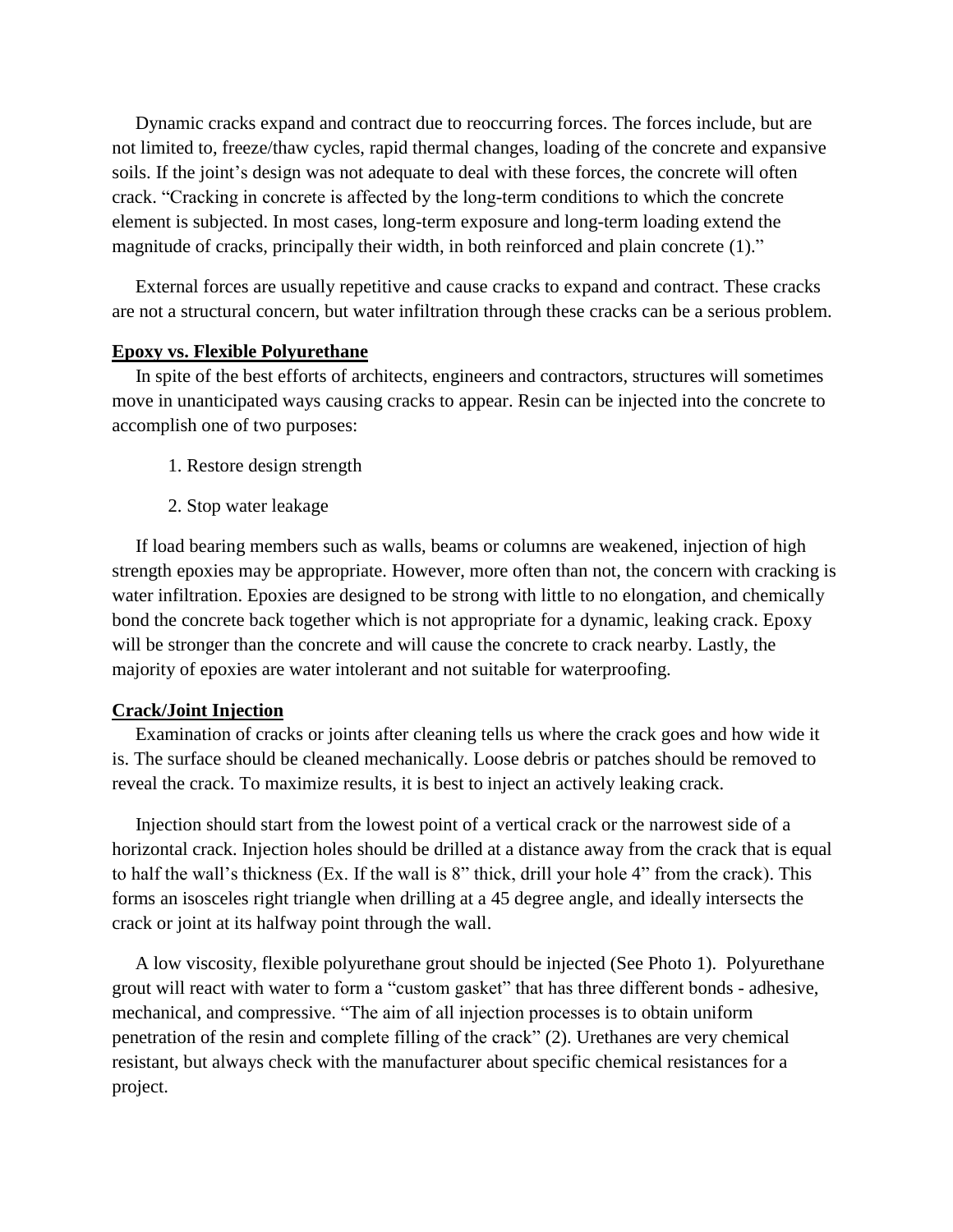

**Photo 1**. Steps of the Crack Injection Process

 Patience is important in resin injection work - slow is better. Always start injecting with the pump set at the lowest setting. I like to say "If crack injection is not slow and painful, you are doing it wrong."

# **Case Study: Vault Coating Failure**

 A below grade concrete precast vault was epoxy coated during summer, the dry season, in the Pacific Northwest. The following winter, coating failure was observed – but only at the joint. There was also indication of water intrusion and rundown (See Photo 2).



**Photo 2.** Indication of water intrusion and rundown in vault.

Inspection of the vault lead to the belief the failure was caused by water intrusion through the precast joint. In 2012, the joint was injected with a flexible hydrophobic grout (See Photo 3).



**Photo 3.** The joint was injected with a flexible hydrophobic grout.